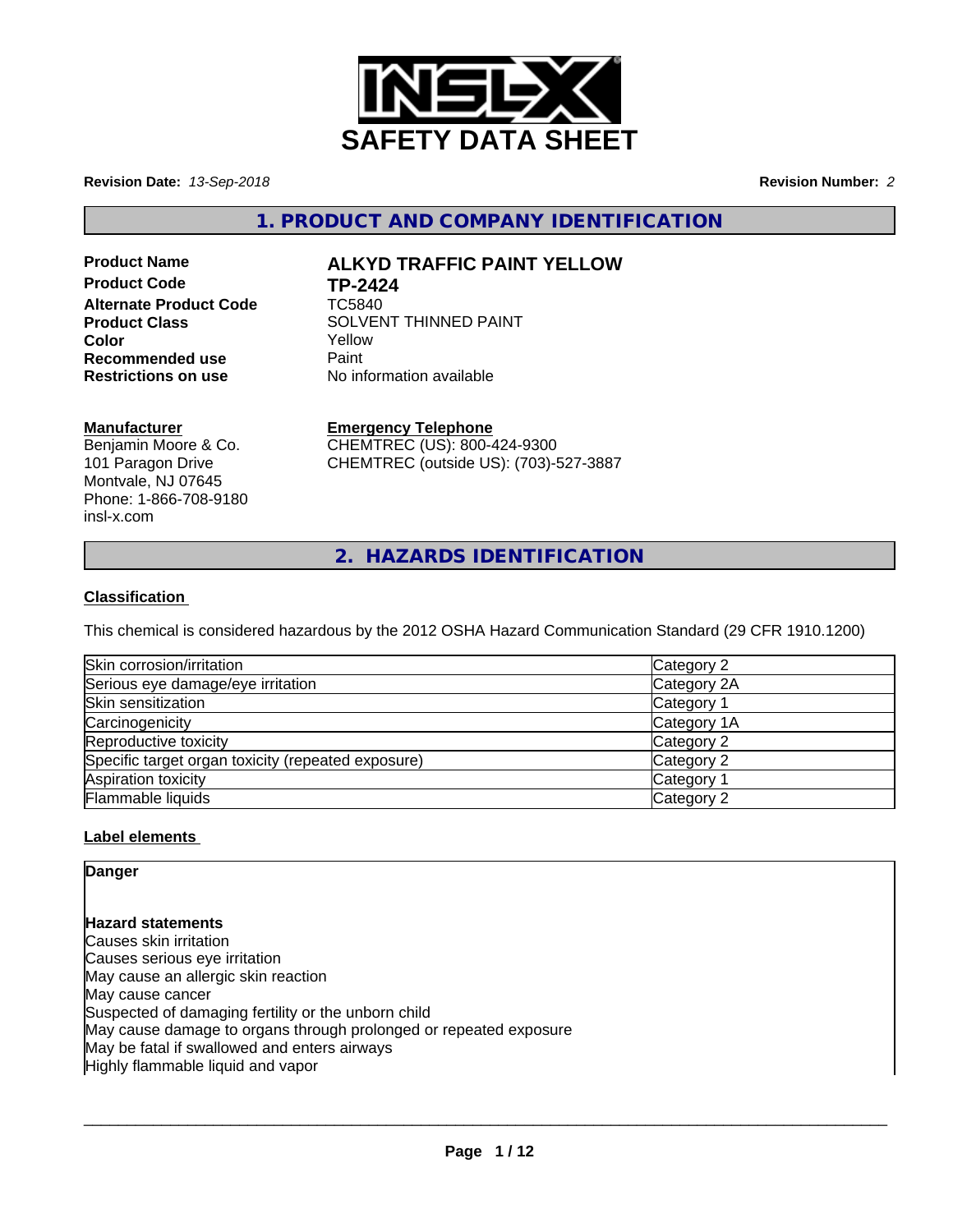

**Appearance** liquid **Odor** solvent

#### **Precautionary Statements - Prevention**

Obtain special instructions before use Do not handle until all safety precautions have been read and understood Use personal protective equipment as required Wash face, hands and any exposed skin thoroughly after handling Contaminated work clothing should not be allowed out of the workplace Do not breathe dust/fume/gas/mist/vapors/spray Keep away from heat, hot surfaces, sparks, open flames and other ignition sources. No smoking Keep container tightly closed Ground/bond container and receiving equipment Use explosion-proof electrical/ventilating/lighting/equipment Use only non-sparking tools Take precautionary measures against static discharge Wear protective gloves/protective clothing/eye protection/face protection **Precautionary Statements - Response** IF exposed or concerned: Get medical advice/attention **Eyes** IF IN EYES: Rinse cautiously with water forseveral minutes. Remove contact lenses, if present and easy to do. Continue rinsing If eye irritation persists: Get medical advice/attention **Skin** If skin irritation or rash occurs: Get medical advice/attention

IF ON SKIN (or hair): Remove/Take off immediately all contaminated clothing. Rinse skin with water/shower Wash contaminated clothing before reuse

#### **Ingestion**

IF SWALLOWED: Immediately call a POISON CENTER or doctor/physician Do NOT induce vomiting

#### **Fire**

In case of fire: Use CO2, dry chemical, or foam for extinction

## **Precautionary Statements - Storage**

Store locked up Store in a well-ventilated place. Keep cool

## **Precautionary Statements - Disposal**

Dispose of contents/container to an approved waste disposal plant

## **Hazards not otherwise classified (HNOC)**

Rags, steel wool or waste soaked with this product may spontaneously catch fire if improperly discarded

## **Other information**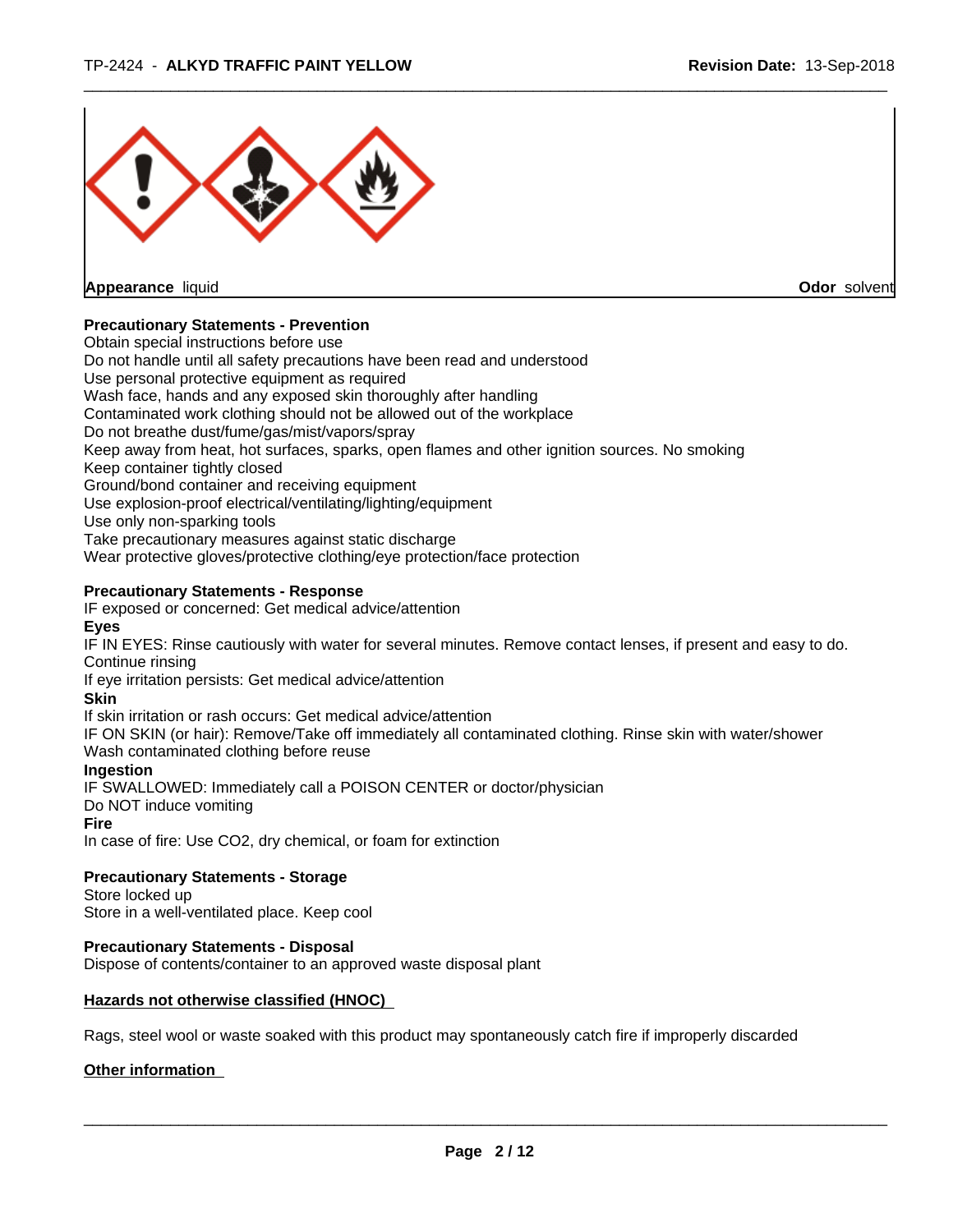#### No information available

# **3. COMPOSITION INFORMATION ON COMPONENTS**

| <b>Chemical name</b>  | <b>CAS No.</b> | Weight-% |
|-----------------------|----------------|----------|
| Limestone             | 1317-65-3      | 25       |
| Talc                  | 14807-96-6     | 20       |
| Kaolin                | 1332-58-7      | 15       |
| VM&P naphtha          | 64742-89-8     | 15       |
| Petroleum ether       | 8032-32-4      | 10       |
| Titanium dioxide      | 13463-67-7     | 5        |
| Octane                | 111-65-9       |          |
| Heptane               | 142-82-5       |          |
| Silica, crystalline   | 14808-60-7     |          |
| Methyl ethyl ketoxime | 96-29-7        | 0.5      |
| Ethyl benzene         | $100 - 41 - 4$ | 0.5      |

## **4. FIRST AID MEASURES**

#### **Description of first aid measures**

| <b>General Advice</b>                            | If symptoms persist, call a physician. Show this safety data sheet to the doctor in<br>attendance.                                                                                                                                  |
|--------------------------------------------------|-------------------------------------------------------------------------------------------------------------------------------------------------------------------------------------------------------------------------------------|
| <b>Eye Contact</b>                               | Immediately flush with plenty of water. After initial flushing, remove any contact<br>lenses and continue flushing for at least 15 minutes. Keep eye wide open while<br>rinsing. If symptoms persist, call a physician.             |
| <b>Skin Contact</b>                              | Wash off immediately with soap and plenty of water while removing all<br>contaminated clothes and shoes. If skin irritation persists, call a physician. Wash<br>clothing before reuse. Destroy contaminated articles such as shoes. |
| <b>Inhalation</b>                                | Move to fresh air. If symptoms persist, call a physician.<br>If not breathing, give artificial respiration. Call a physician immediately.                                                                                           |
| Ingestion                                        | Clean mouth with water and afterwards drink plenty of water. Do not induce<br>vomiting without medical advice. Never give anything by mouth to an unconscious<br>person. Consult a physician.                                       |
| <b>Protection Of First-Aiders</b>                | Use personal protective equipment.                                                                                                                                                                                                  |
| <b>Most Important</b><br><b>Symptoms/Effects</b> | May cause allergic skin reaction.                                                                                                                                                                                                   |
| <b>Notes To Physician</b>                        | Treat symptomatically.                                                                                                                                                                                                              |
|                                                  | E FIDE FIQUEINO ME ACUDEC                                                                                                                                                                                                           |

#### **5. FIRE-FIGHTING MEASURES**

| <b>Flammable Properties</b>         | Vapors may travel considerable distance to a source of<br>ignition and flash back. Vapors may cause flash fire. |
|-------------------------------------|-----------------------------------------------------------------------------------------------------------------|
| <b>Suitable Extinguishing Media</b> | Foam, dry powder or water. Use extinguishing measures                                                           |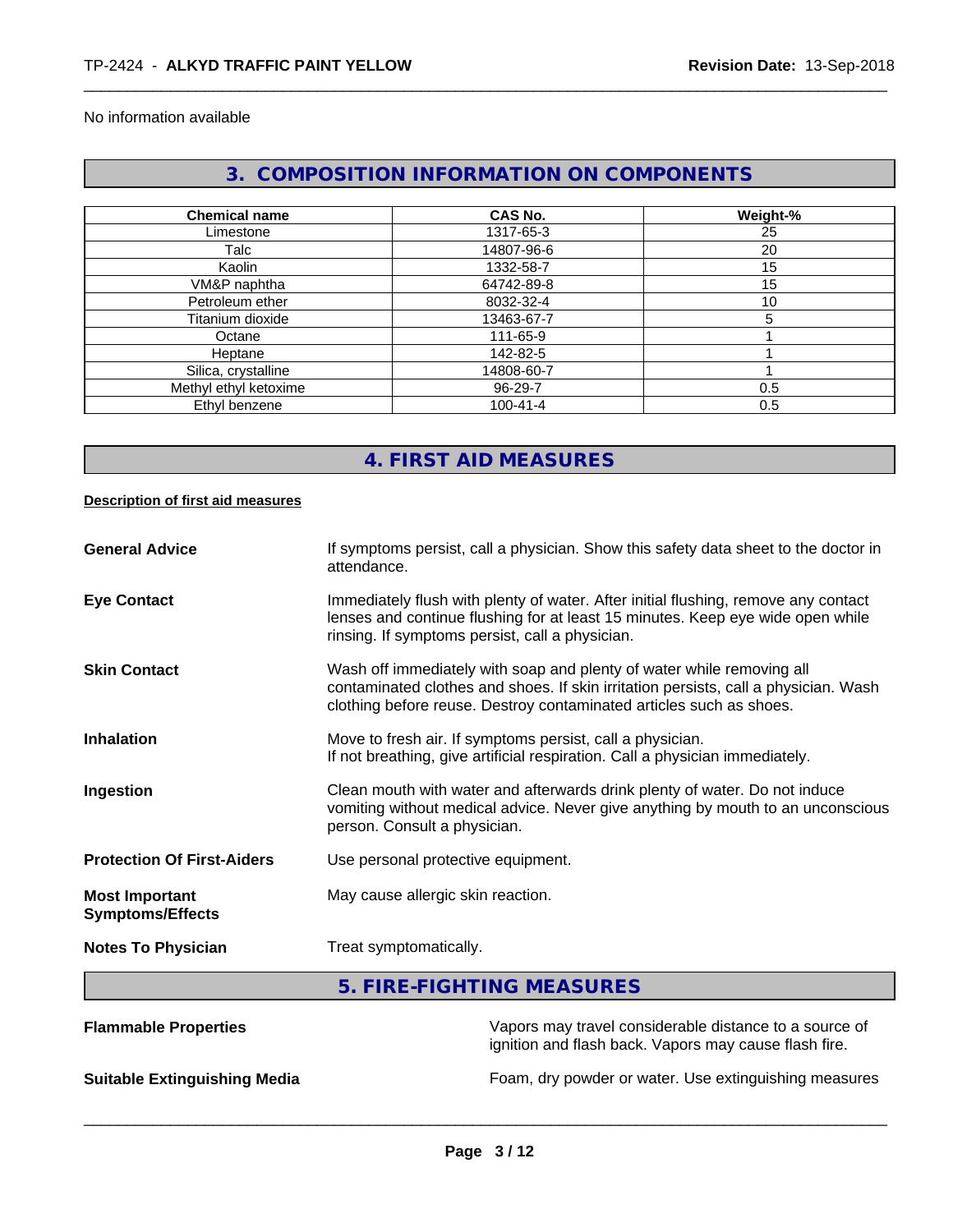|                                                                                  | that are appropriate to local circumstances and the<br>surrounding environment.                                                                                                                                                                                                                |  |
|----------------------------------------------------------------------------------|------------------------------------------------------------------------------------------------------------------------------------------------------------------------------------------------------------------------------------------------------------------------------------------------|--|
| <b>Protective Equipment And Precautions For</b><br><b>Firefighters</b>           | As in any fire, wear self-contained breathing apparatus<br>pressure-demand, MSHA/NIOSH (approved or equivalent)<br>and full protective gear.                                                                                                                                                   |  |
| <b>Hazardous combustion products</b>                                             | Burning may result in carbon dioxide, carbon monoxide<br>and other combustion products of varying composition<br>which may be toxic and/or irritating.                                                                                                                                         |  |
| <b>Specific Hazards Arising From The Chemical</b>                                | Flammable. Flash back possible over considerable<br>distance. Keep product and empty container away from<br>heat and sources of ignition. Closed containers may<br>rupture if exposed to fire or extreme heat. Thermal<br>decomposition can lead to release of irritating gases and<br>vapors. |  |
| <b>Sensitivity To Mechanical Impact</b>                                          | No                                                                                                                                                                                                                                                                                             |  |
| <b>Sensitivity To Static Discharge</b>                                           | Yes                                                                                                                                                                                                                                                                                            |  |
| <b>Flash Point Data</b><br>Flash Point (°F)<br>Flash Point (°C)<br><b>Method</b> | 60.0<br>15.6<br><b>PMCC</b>                                                                                                                                                                                                                                                                    |  |
| <b>Flammability Limits In Air</b>                                                |                                                                                                                                                                                                                                                                                                |  |
| Lower flammability limit:<br><b>Upper flammability limit:</b>                    | Not available<br>Not available                                                                                                                                                                                                                                                                 |  |
| Health: 1<br><b>NFPA</b><br>Flammability: 3                                      | Instability: 0<br><b>Special: Not Applicable</b>                                                                                                                                                                                                                                               |  |
| <b>NFPA Legend</b><br>0 - Not Hazardous<br>1 - Slightly                          |                                                                                                                                                                                                                                                                                                |  |

- 
- 2 Moderate
- 3 High
- 4 Severe

*The ratings assigned are only suggested ratings, the contractor/employer has ultimate responsibilities for NFPA ratings where this system is used.*

*Additional information regarding the NFPA rating system is available from the National Fire Protection Agency (NFPA) at www.nfpa.org.*

## **6. ACCIDENTAL RELEASE MEASURES**

| <b>Personal Precautions</b> | Remove all sources of ignition. Take precautions to prevent flashback. Ground<br>and bond all containers and handling equipment. Take precautionary measures<br>against static discharges. Ensure adequate ventilation. Avoid contact with skin,<br>eyes and clothing. Use personal protective equipment. |
|-----------------------------|-----------------------------------------------------------------------------------------------------------------------------------------------------------------------------------------------------------------------------------------------------------------------------------------------------------|
| <b>Other Information</b>    | Prevent further leakage or spillage if safe to do so. Do not allow material to<br>contaminate ground water system. Prevent product from entering drains. Do not<br>flush into surface water or sanitary sewer system. Local authorities should be                                                         |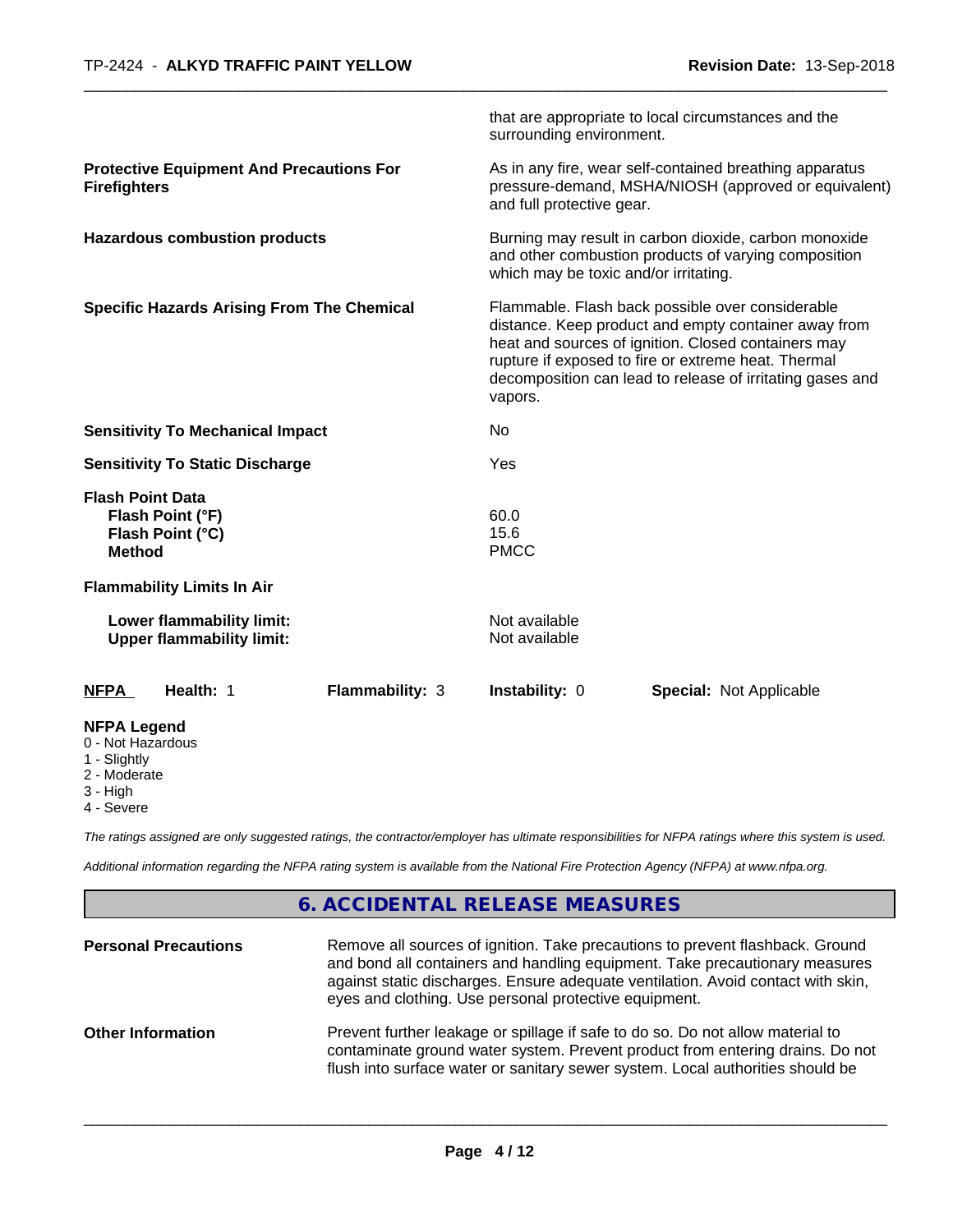|                                  | advised if significant spillages cannot be contained.                                                                                                                                                                                                                                                                                                                                                                                          |
|----------------------------------|------------------------------------------------------------------------------------------------------------------------------------------------------------------------------------------------------------------------------------------------------------------------------------------------------------------------------------------------------------------------------------------------------------------------------------------------|
| <b>Environmental precautions</b> | See Section 12 for additional Ecological Information.                                                                                                                                                                                                                                                                                                                                                                                          |
| <b>Methods for Cleaning Up</b>   | Dam up. Soak up with inert absorbent material. Use a non-sparking or explosion<br>proof means to transfer material to a sealed, appropriate container for disposal.<br>Clean contaminated surface thoroughly.                                                                                                                                                                                                                                  |
|                                  | 7. HANDLING AND STORAGE                                                                                                                                                                                                                                                                                                                                                                                                                        |
| <b>Handling</b>                  | Avoid contact with skin, eyes and clothing. Wear personal protective equipment.<br>Do not breathe vapors or spray mist. Use only in ventilated areas. Prevent vapor<br>build-up by providing adequate ventilation during and after use.                                                                                                                                                                                                        |
|                                  | Take precautionary measures against static discharges. To avoid ignition of<br>vapors by static electricity discharge, all metal parts of the equipment must be<br>grounded. Keep away from heat, sparks and flame. Do not smoke. Extinguish all<br>flames and pilot lights, and turn off stoves, heaters, electric motors and other<br>sources of ignition during use and until all vapors are gone. Ignition and/or flash<br>back may occur. |
| <b>Storage</b>                   | Keep containers tightly closed in a dry, cool and well-ventilated place. Keep away<br>from heat. Keep away from open flames, hot surfaces and sources of ignition.<br>Keep in properly labeled containers. Keep out of the reach of children.                                                                                                                                                                                                  |
|                                  | <b>DANGER</b> - Rags, steel wool or waste soaked with this product may<br>spontaneously catch fire if improperly discarded. Immediately after use, place<br>rags, steel wool or waste in a sealed water-filled metal container.                                                                                                                                                                                                                |
| <b>Incompatible Materials</b>    | Incompatible with strong acids and bases and strong oxidizing agents.                                                                                                                                                                                                                                                                                                                                                                          |
|                                  | Technical measures/Precautions Ensure adequate ventilation. Use only where airflow will keep vapors from building<br>up in or near the work area in adjoining rooms. Comply with all national, state, and<br>local codes pertaining to the storage, handling, dispensing and disposal of<br>flammable liquids.                                                                                                                                 |
|                                  | Dissipate static electricity during transfer by grounding and bonding containers<br>and equipment before transferring material. All equipment should be non-sparking<br>and explosion proof. Use explosion proof electrical equipment for ventilation,<br>lighting and material handling.                                                                                                                                                      |

**8. EXPOSURE CONTROLS/PERSONAL PROTECTION**

## **Exposure Limits**

| <b>Chemical name</b> | <b>ACGIH TLV</b>         | <b>OSHA PEL</b>              |
|----------------------|--------------------------|------------------------------|
| Limestone            | N/E                      | 15 mg/m <sup>3</sup> - TWA   |
|                      |                          | $5 \text{ mg/m}^3$ - TWA     |
| Talc                 | $2 \text{ mg/m}^3$ - TWA | 20 mppcf - TWA               |
| Kaolin               | $2 \text{ mg/m}^3$ - TWA | 15 mg/m <sup>3</sup> - TWA   |
|                      |                          | $5 \text{ mg/m}^3$ - TWA     |
| Titanium dioxide     | 10 mg/m $3$ - TWA        | $15 \text{ mg/m}^3$ - TWA    |
| Octane               | 300 ppm - TWA            | 500 ppm - TWA                |
|                      |                          | 2350 mg/m <sup>3</sup> - TWA |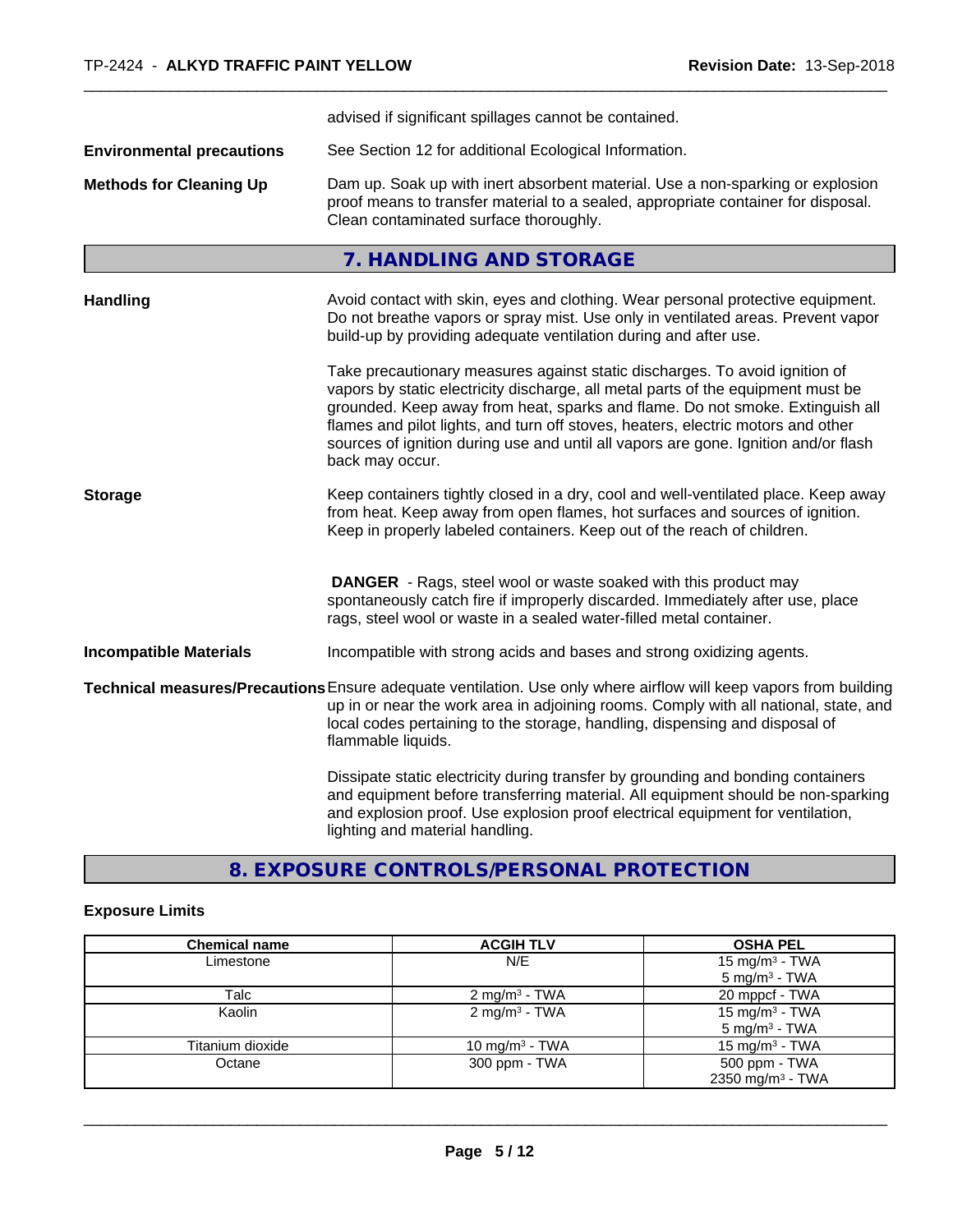#### \_\_\_\_\_\_\_\_\_\_\_\_\_\_\_\_\_\_\_\_\_\_\_\_\_\_\_\_\_\_\_\_\_\_\_\_\_\_\_\_\_\_\_\_\_\_\_\_\_\_\_\_\_\_\_\_\_\_\_\_\_\_\_\_\_\_\_\_\_\_\_\_\_\_\_\_\_\_\_\_\_\_\_\_\_\_\_\_\_\_\_\_\_ TP-2424 - **ALKYD TRAFFIC PAINT YELLOW Revision Date:** 13-Sep-2018

| Heptane             | 400 ppm - TWA<br>500 ppm - STEL | 500 ppm - TWA<br>$2000 \text{ mg/m}^3$ - TWA |
|---------------------|---------------------------------|----------------------------------------------|
| Silica, crystalline | $0.025$ mg/m <sup>3</sup> - TWA |                                              |
| Ethyl benzene       | 20 ppm - TWA                    | 100 ppm - TWA<br>435 mg/m <sup>3</sup> - TWA |

**Legend**

ACGIH - American Conference of Governmental Industrial Hygienists Exposure Limits OSHA - Occupational Safety & Health Administration Exposure Limits N/E - Not Established

# **Appropriate engineering**

**controls** 

| <b>Engineering Measures</b>          | Ensure adequate ventilation, especially in confined areas.                                                                                                                                                                                                                                                                                                          |
|--------------------------------------|---------------------------------------------------------------------------------------------------------------------------------------------------------------------------------------------------------------------------------------------------------------------------------------------------------------------------------------------------------------------|
| <b>Personal Protective Equipment</b> |                                                                                                                                                                                                                                                                                                                                                                     |
| <b>Eye/Face Protection</b>           | Safety glasses with side-shields.                                                                                                                                                                                                                                                                                                                                   |
| <b>Skin Protection</b>               | Long sleeved clothing. Protective gloves.                                                                                                                                                                                                                                                                                                                           |
| <b>Respiratory Protection</b>        | Use only with adequate ventilation. In operations where exposure limits are<br>exceeded, use a NIOSH approved respirator that has been selected by a<br>technically qualified person for the specific work conditions. When spraying the<br>product or applying in confined areas, wear a NIOSH approved respirator<br>specified for paint spray or organic vapors. |
| <b>Hygiene Measures</b>              | Avoid contact with skin, eyes and clothing. Remove and wash contaminated                                                                                                                                                                                                                                                                                            |

clothing before re-use. Wash thoroughly after handling.

## **9. PHYSICAL AND CHEMICAL PROPERTIES**

| Appearance                        | liquid                   |
|-----------------------------------|--------------------------|
| Odor                              | solvent                  |
| <b>Odor Threshold</b>             | No information available |
| Density (Ibs/gal)                 | $11.8 - 12.2$            |
| <b>Specific Gravity</b>           | $1.42 - 1.46$            |
| рH                                | No information available |
| Viscosity (cps)                   | No information available |
| Solubility(ies)                   | No information available |
| <b>Water solubility</b>           | No information available |
| <b>Evaporation Rate</b>           | No information available |
| Vapor pressure @20 °C (kPa)       | No information available |
| Vapor density                     | No information available |
| Wt. % Solids                      | $70 - 80$                |
| Vol. % Solids                     | $45 - 55$                |
| Wt. % Volatiles                   | $20 - 30$                |
| Vol. % Volatiles                  | $45 - 55$                |
| <b>VOC Regulatory Limit (g/L)</b> | < 450                    |
| <b>Boiling Point (°F)</b>         | 241                      |
| <b>Boiling Point (°C)</b>         | 116                      |
| <b>Freezing Point (°F)</b>        | No information available |
| <b>Freezing Point (°C)</b>        | No information available |
| Flash Point (°F)                  | 60.0                     |
| Flash Point (°C)                  | 15.6                     |
| <b>Method</b>                     | <b>PMCC</b>              |
| Flammability (solid, gas)         | Not applicable           |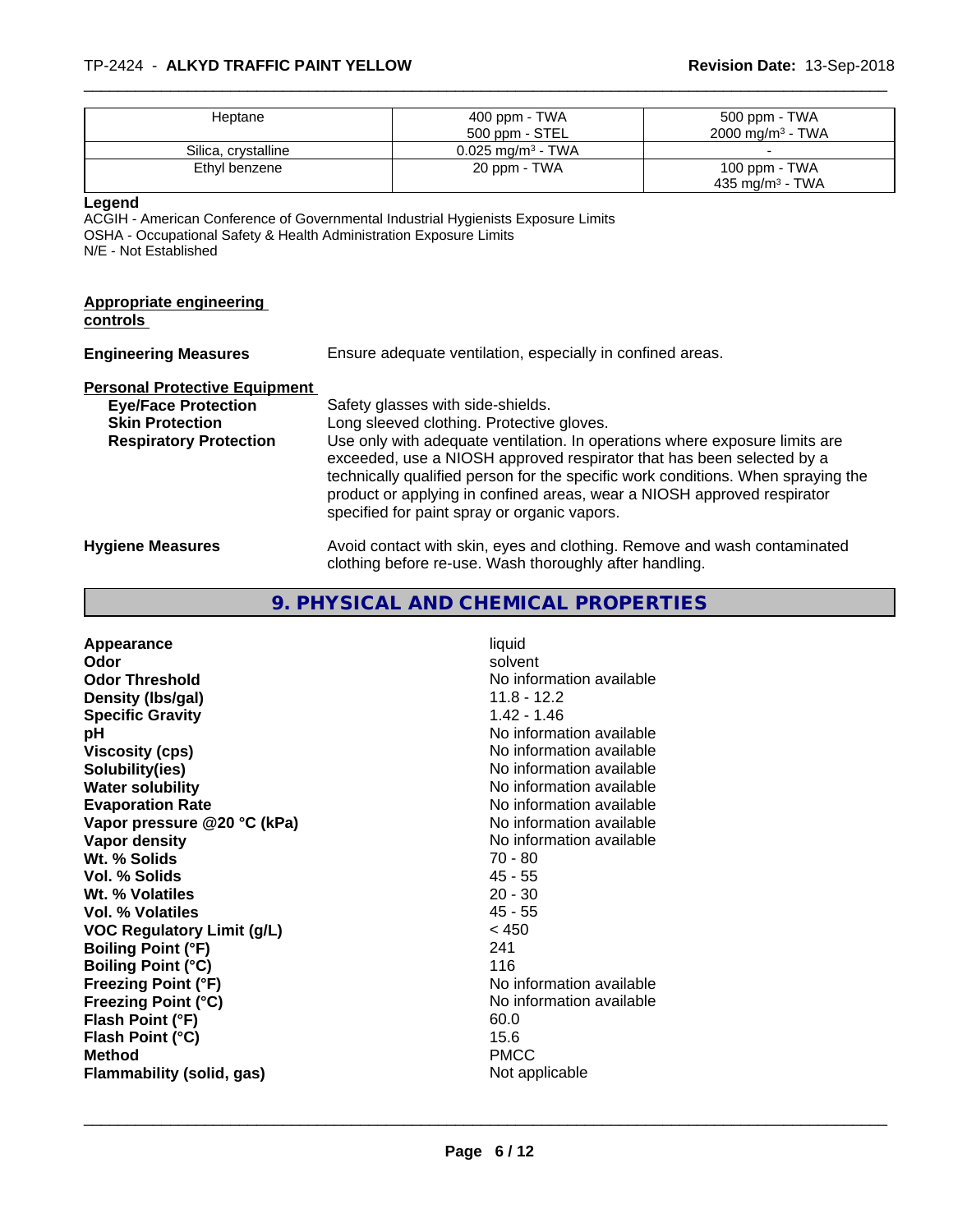**Upper flammability limit:**<br> **Lower flammability limit:**<br> **Lower flammability limit:**<br>
No information available **Lower flammability limit:**<br> **Autoignition Temperature (°F)**<br>
Mo information available<br>
No information available Autoignition Temperature (°F)<br>
Autoignition Temperature (°C)<br>
No information available<br>
No information available Autoignition **Temperature** (°C) Mo information available<br>Decomposition **Temperature** (°F) No information available **Decomposition Temperature (°F)**<br> **Decomposition Temperature (°C)**<br>
No information available<br>
No information available **Decomposition Temperature (°C)**<br>Partition coefficient

**No information available** 

## **10. STABILITY AND REACTIVITY**

| <b>Reactivity</b>                         | No data available                                                                                                         |
|-------------------------------------------|---------------------------------------------------------------------------------------------------------------------------|
| <b>Chemical Stability</b>                 | Stable under normal conditions. Hazardous polymerisation<br>does not occur.                                               |
| <b>Conditions to avoid</b>                | Keep away from open flames, hot surfaces, static<br>electricity and sources of ignition. Sparks. Elevated<br>temperature. |
| <b>Incompatible Materials</b>             | Incompatible with strong acids and bases and strong<br>oxidizing agents.                                                  |
| <b>Hazardous Decomposition Products</b>   | Thermal decomposition can lead to release of irritating<br>gases and vapors.                                              |
| <b>Possibility of hazardous reactions</b> | None under normal conditions of use.                                                                                      |

**11. TOXICOLOGICAL INFORMATION**

| <b>Product Information</b>               |                                                                                                                                                                                                               |
|------------------------------------------|---------------------------------------------------------------------------------------------------------------------------------------------------------------------------------------------------------------|
| Information on likely routes of exposure |                                                                                                                                                                                                               |
| <b>Principal Routes of Exposure</b>      | Eye contact, skin contact and inhalation.                                                                                                                                                                     |
| <b>Acute Toxicity</b>                    |                                                                                                                                                                                                               |
| <b>Product Information</b>               | Repeated or prolonged exposure to organic solvents may lead to permanent brain<br>and nervous system damage. Intentional misuse by deliberately concentrating and<br>inhaling vapors may be harmful or fatal. |
|                                          | Symptoms related to the physical, chemical and toxicological characteristics                                                                                                                                  |
| <b>Symptoms</b>                          | No information available                                                                                                                                                                                      |
|                                          | Delayed and immediate effects as well as chronic effects from short and long-term exposure                                                                                                                    |
| Eye contact<br><b>Skin contact</b>       | Contact with eyes may cause irritation.<br>May cause skin irritation and/or dermatitis. Prolonged skin contact may defat the                                                                                  |
| Ingestion                                | skin and produce dermatitis.<br>Harmful if swallowed. Ingestion may cause irritation to mucous membranes. Small                                                                                               |
|                                          | amounts of this product aspirated into the respiratory system during ingestion or<br>vomiting may cause mild to severe pulmonary injury, possibly progressing to<br>death.                                    |
|                                          |                                                                                                                                                                                                               |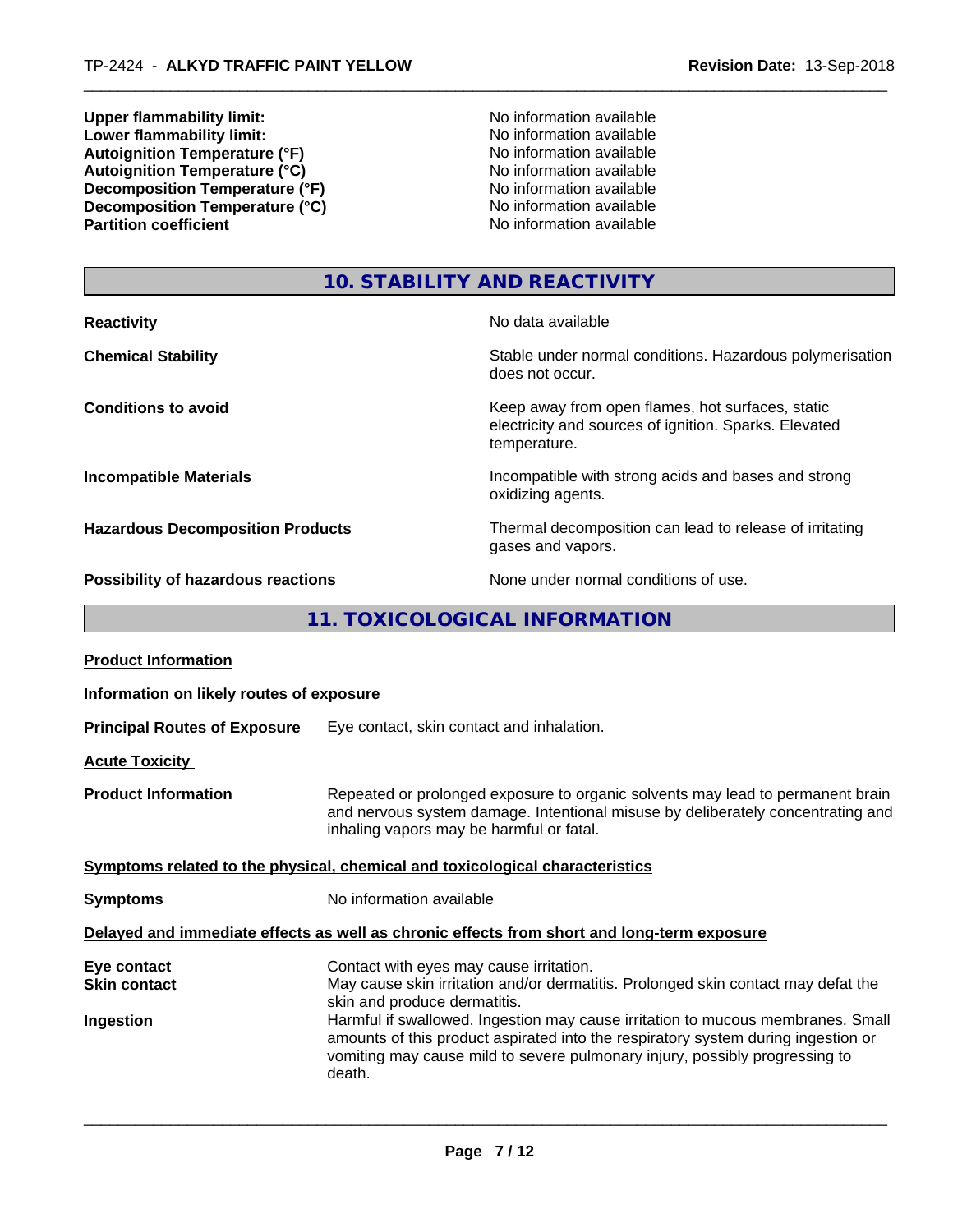| <b>Inhalation</b>               | Harmful by inhalation. High vapor / aerosol concentrations are irritating to the<br>eyes, nose, throat and lungs and may cause headaches, dizziness, drowsiness,<br>unconsciousness, and other central nervous system effects.   |
|---------------------------------|----------------------------------------------------------------------------------------------------------------------------------------------------------------------------------------------------------------------------------|
| <b>Sensitization</b>            | May cause an allergic skin reaction                                                                                                                                                                                              |
| <b>Neurological Effects</b>     | No information available.                                                                                                                                                                                                        |
| <b>Mutagenic Effects</b>        | No information available.                                                                                                                                                                                                        |
| <b>Reproductive Effects</b>     | Possible risk of impaired fertility. Possible risk of harm to the unborn child.                                                                                                                                                  |
| <b>Developmental Effects</b>    | No information available.                                                                                                                                                                                                        |
| <b>Target organ effects</b>     | No information available.                                                                                                                                                                                                        |
| <b>STOT - repeated exposure</b> | Causes damage to organs through prolonged or repeated exposure if inhaled.<br>May cause disorder and damage to the. Central nervous system.                                                                                      |
| <b>STOT - single exposure</b>   | May cause disorder and damage to the. Respiratory system. Central nervous<br>system.                                                                                                                                             |
| Other adverse effects           | No information available.                                                                                                                                                                                                        |
| <b>Aspiration Hazard</b>        | May be harmful if swallowed and enters airways. Small amounts of this product<br>aspirated into the respiratory system during ingestion or vomiting may cause mild<br>to severe pulmonary injury, possibly progressing to death. |

#### **Numerical measures of toxicity**

**The following values are calculated based on chapter 3.1 of the GHS document**

| ATEmix (oral)                    | 383341      |
|----------------------------------|-------------|
| <b>ATEmix (dermal)</b>           | 21211 mg/kg |
| <b>ATEmix (inhalation-vapor)</b> | 21 mg/L     |

#### **Acute Toxicity Component Information**

Kaolin LD50 Oral: > 5000 mg/kg (Rat) Petroleum ether LC50 Inhalation (Vapor): 3400 ppm (Rat, 4 hr.) Titanium dioxide LD50 Oral: > 10000 mg/kg (Rat) Heptane LC50 Inhalation (Vapor): 103000 mg/m<sup>3</sup> (Rat, 4 hr.) Silica, crystalline LD50 Oral: 500 mg/kg (Rat) Methyl ethyl ketoxime LD50 Oral: 930 mg/kg (Rat) LD50 Dermal: 200 µL/kg (Rabbit) LC50 Inhalation (Vapor): > 4.8 mg/L (Rat) Ethyl benzene LD50 Oral: mg/kg (Rat) LD50 Dermal: > mg/kg (Rabbit) LC50 Inhalation (Vapor): mg/m<sup>3</sup> (Rat, 2 hr.)

#### **Carcinogenicity**

*The information below indicateswhether each agency has listed any ingredient as a carcinogen:.*

| <b>Chemical name</b>          | <b>IARC</b>                 | <b>NTP</b> | <b>OSHA</b> |  |
|-------------------------------|-----------------------------|------------|-------------|--|
|                               | . .<br>2B<br>Possible Human |            | Listed      |  |
| .<br>.n dioxide l<br>Titanium | Carcinoɑen                  |            |             |  |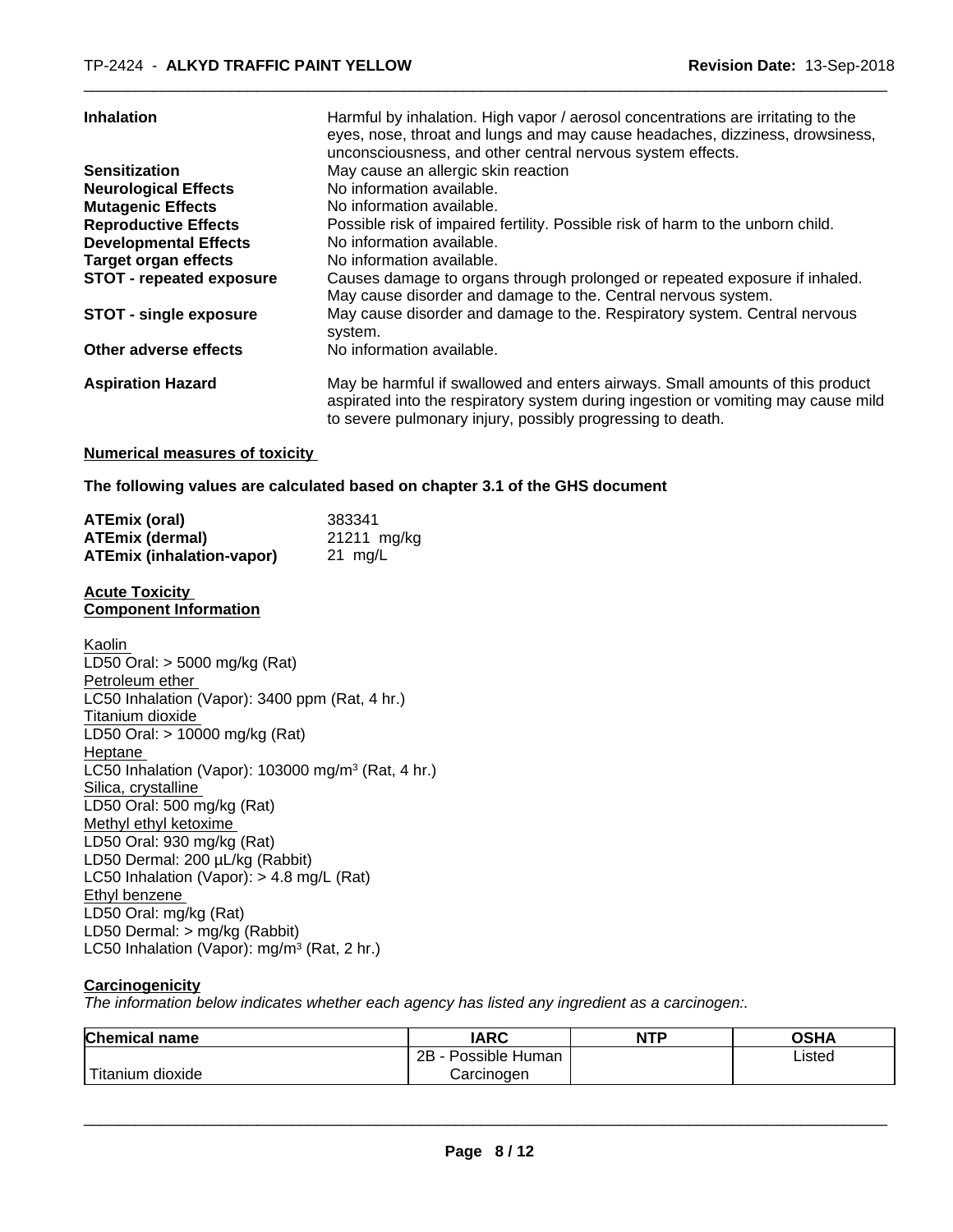|                                  | . - Human Carcinogen | Known Human | Listed |  |
|----------------------------------|----------------------|-------------|--------|--|
| <sup>I</sup> Silica, crystalline |                      | Carcinoɑen  |        |  |
|                                  | 2B - Possible Human  |             | Listed |  |
| Ethyl benzene                    | Carcinogen           |             |        |  |

• Crystalline Silica has been determined to be carcinogenic to humans by IARC (1) when in respirable form. Risk of cancer depends on duration and level of inhalation exposure to spray mist or dust from sanding the dried paint.• Although IARC has classified titanium dioxide as possibly carcinogenic to humans (2B), their summary concludes: "No significant exposure to titanium dioxide is thought to occur during the use of products in which titanium dioxide is bound to other materials, such as paint."

#### **Legend**

IARC - International Agency for Research on Cancer NTP - National Toxicity Program OSHA - Occupational Safety & Health Administration

## **12. ECOLOGICAL INFORMATION**

## **Ecotoxicity Effects**

The environmental impact of this product has not been fully investigated.

#### **Product Information**

#### **Acute Toxicity to Fish**

No information available

#### **Acute Toxicity to Aquatic Invertebrates**

No information available

#### **Acute Toxicity to Aquatic Plants**

No information available

#### **Persistence / Degradability**

No information available.

#### **Bioaccumulation**

No information available.

#### **Mobility in Environmental Media**

No information available.

#### **Ozone**

Not applicable

#### **Component Information**

#### **Acute Toxicity to Fish**

Titanium dioxide  $LC50:$  > 1000 mg/L (Fathead Minnow - 96 hr.) Methyl ethyl ketoxime LC50: 48 mg/L (Bluegill sunfish - 96 hr.) Ethyl benzene \_\_\_\_\_\_\_\_\_\_\_\_\_\_\_\_\_\_\_\_\_\_\_\_\_\_\_\_\_\_\_\_\_\_\_\_\_\_\_\_\_\_\_\_\_\_\_\_\_\_\_\_\_\_\_\_\_\_\_\_\_\_\_\_\_\_\_\_\_\_\_\_\_\_\_\_\_\_\_\_\_\_\_\_\_\_\_\_\_\_\_\_\_ LC50: 12.1 mg/L (Fathead Minnow - 96 hr.)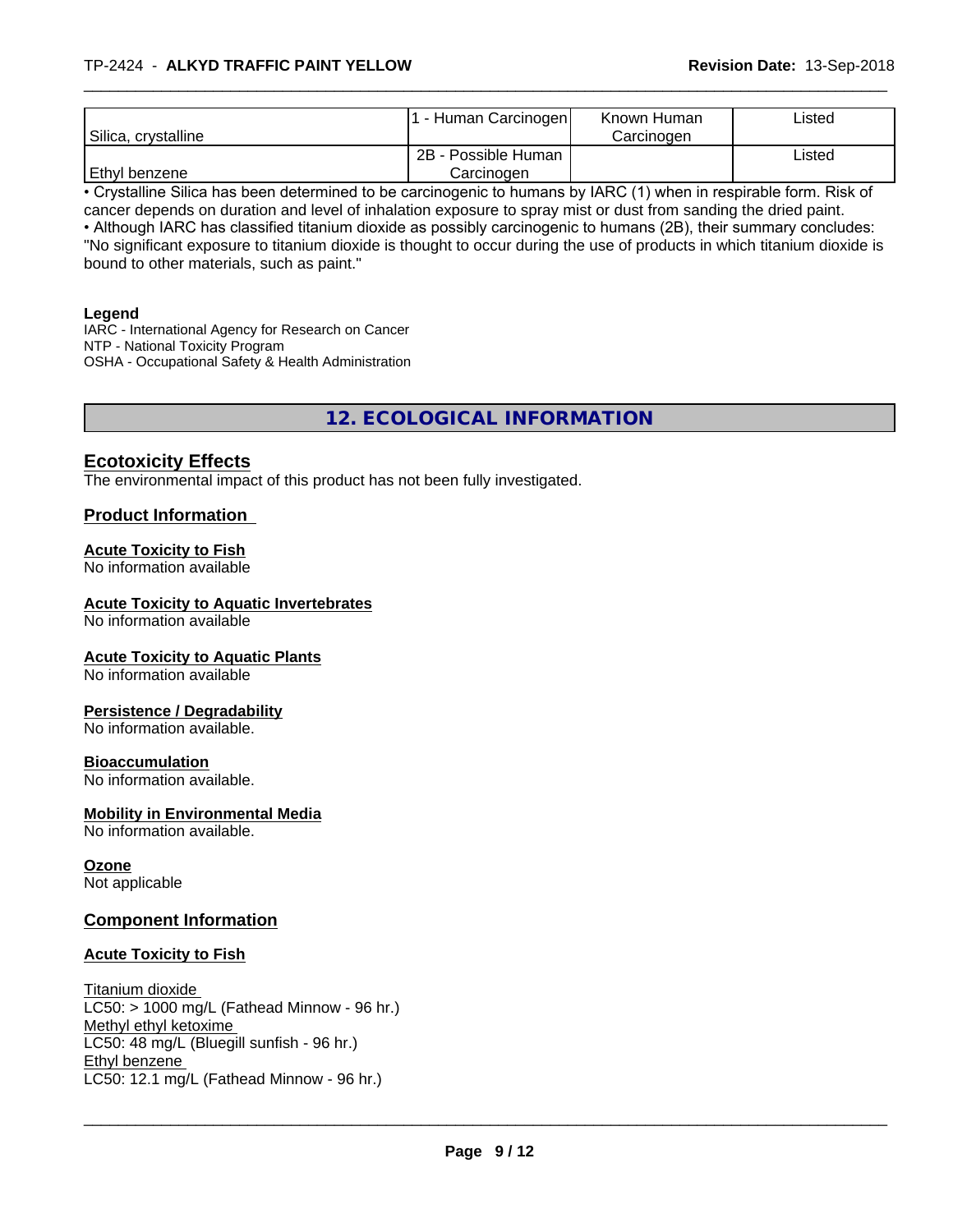#### **Acute Toxicity to Aquatic Invertebrates**

Methyl ethyl ketoxime EC50: 750 mg/L (Daphnia magna - 48 hr.) Ethyl benzene EC50: 1.8 mg/L (Daphnia magna - 48 hr.)

#### **Acute Toxicity to Aquatic Plants**

Ethyl benzene EC50: 4.6 mg/L (Green algae (Scenedesmus subspicatus), 72 hrs.)

## **13. DISPOSAL CONSIDERATIONS**

| <b>Waste Disposal Method</b>   | Dispose of in accordance with federal, state, and local regulations. Local<br>requirements may vary, consult your sanitation department or state-designated<br>environmental protection agency for more disposal options. |
|--------------------------------|---------------------------------------------------------------------------------------------------------------------------------------------------------------------------------------------------------------------------|
| <b>Empty Container Warning</b> | Emptied containers may retain product residue. Follow label warnings even after<br>container is emptied. Residual vapors may explode on ignition.                                                                         |

## **14. TRANSPORT INFORMATION**

| <b>DOT</b><br><b>Proper Shipping Name</b><br><b>Hazard class</b><br>UN-No.<br><b>Packing Group</b><br><b>Description</b> | <b>PAINT</b><br>3<br>UN1263<br>Ш<br>UN1263, PAINT, 3, II |  |  |
|--------------------------------------------------------------------------------------------------------------------------|----------------------------------------------------------|--|--|
| <b>ICAO / IATA</b>                                                                                                       | Contact the preparer for further information.            |  |  |
| <b>IMDG/IMO</b>                                                                                                          | Contact the preparer for further information.            |  |  |
|                                                                                                                          | 15. REGULATORY INFORMATION                               |  |  |

## **International Inventories**

| <b>TSCA: United States</b> | Yes - All components are listed or exempt. |
|----------------------------|--------------------------------------------|
| <b>DSL: Canada</b>         | Yes - All components are listed or exempt. |

#### **Federal Regulations**

#### **SARA 311/312 hazardous categorization**

| Acute health hazard               | Yes |
|-----------------------------------|-----|
| Chronic Health Hazard             | Yes |
| Fire hazard                       | Yes |
| Sudden release of pressure hazard | Nο  |
| Reactive Hazard                   | N٥  |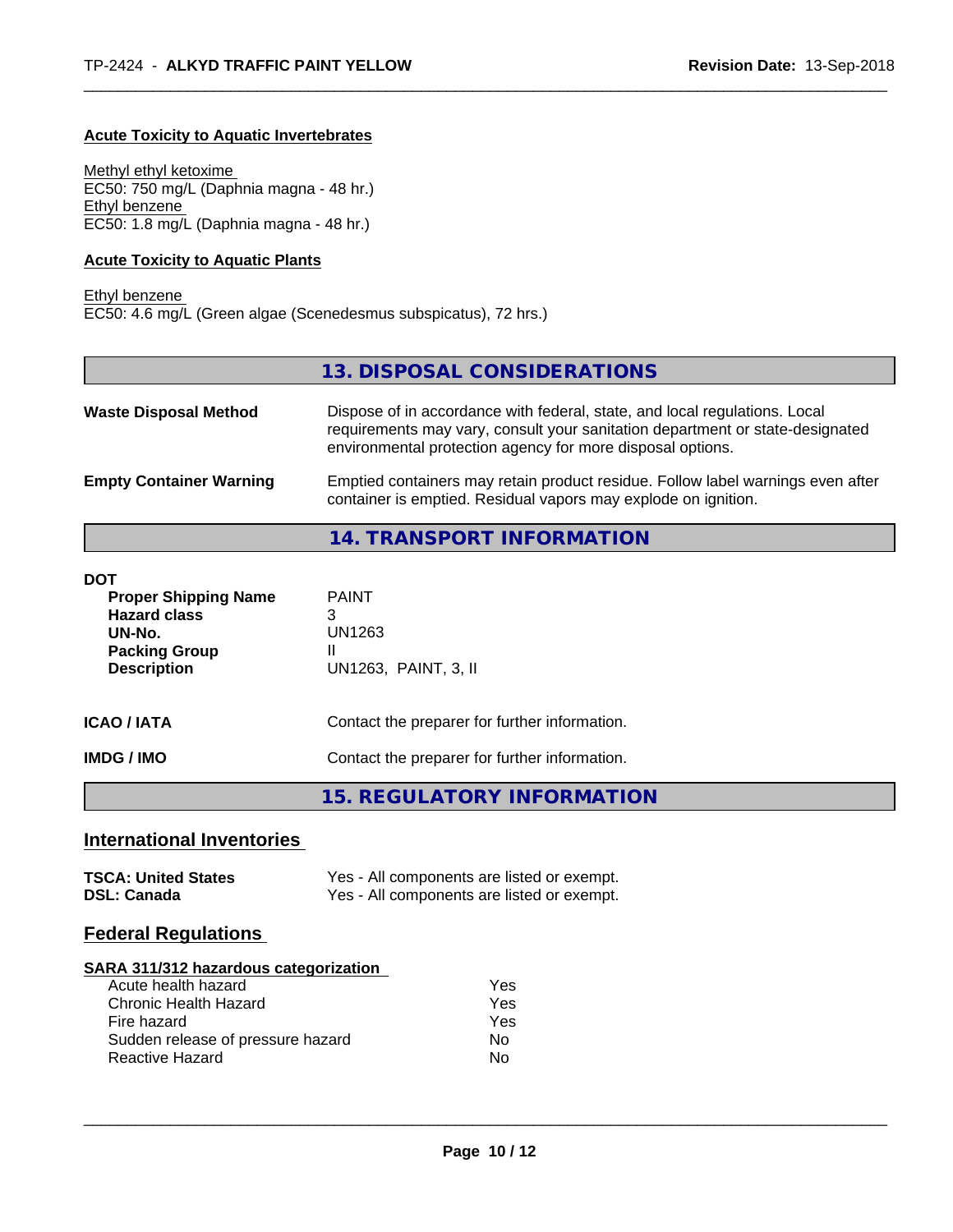#### **SARA 313**

Section 313 of Title III of the Superfund Amendments and Reauthorization Act of 1986 (SARA). This product contains a chemical or chemicals which are subject to the reporting requirements of the Act and Title 40 of the Code of Federal Regulations, Part 372:

| <b>Chemical name</b>                                                                                                    | CAS No.        | Weight-% | <b>CERCLA/SARA 313</b><br>(de minimis concentration) |
|-------------------------------------------------------------------------------------------------------------------------|----------------|----------|------------------------------------------------------|
| Ethyl benzene                                                                                                           | $100 - 41 - 4$ | 0.5      | 0.1                                                  |
| Clean Air Act, Section 112 Hazardous Air Pollutants (HAPs) (see 40 CFR 61)<br>This product contains the following HAPs: |                |          |                                                      |
| <b>Chemical name</b>                                                                                                    | CAS No.        | Weight-% | <b>Hazardous Air Pollutant</b>                       |
| Ethyl benzene                                                                                                           | $100 - 41 - 4$ | 0.5      | (HAP)<br>Listed                                      |
|                                                                                                                         |                |          |                                                      |

## **US State Regulations**

#### **California Proposition 65**

WARNING: Cancer and Reproductive Harm- www.P65warnings.ca.gov

#### **State Right-to-Know**

| <b>Chemical name</b> | <b>Massachusetts</b> | <b>New Jersey</b> | Pennsylvania |
|----------------------|----------------------|-------------------|--------------|
| Limestone            |                      |                   |              |
| Talc                 |                      |                   |              |
| Kaolin               |                      |                   |              |
| Petroleum ether      |                      |                   |              |
| Titanium dioxide     |                      |                   |              |
| Silica, crystalline  |                      |                   |              |

#### **Legend**

X - Listed

## **16. OTHER INFORMATION**

**HMIS** - **Health:** 1\* **Flammability:** 3 **Reactivity:** 0 **PPE:** -

 $\overline{\phantom{a}}$  ,  $\overline{\phantom{a}}$  ,  $\overline{\phantom{a}}$  ,  $\overline{\phantom{a}}$  ,  $\overline{\phantom{a}}$  ,  $\overline{\phantom{a}}$  ,  $\overline{\phantom{a}}$  ,  $\overline{\phantom{a}}$  ,  $\overline{\phantom{a}}$  ,  $\overline{\phantom{a}}$  ,  $\overline{\phantom{a}}$  ,  $\overline{\phantom{a}}$  ,  $\overline{\phantom{a}}$  ,  $\overline{\phantom{a}}$  ,  $\overline{\phantom{a}}$  ,  $\overline{\phantom{a}}$ 

#### **HMIS Legend**

- 0 Minimal Hazard
- 1 Slight Hazard
- 2 Moderate Hazard
- 3 Serious Hazard
- 4 Severe Hazard
- \* Chronic Hazard

X - Consult your supervisor or S.O.P. for "Special" handling instructions.

*Note: The PPE rating has intentionally been left blank. Choose appropriate PPE that will protect employees from the hazards the material will present under the actual normal conditions of use.*

*Caution: HMISÒ ratings are based on a 0-4 rating scale, with 0 representing minimal hazards or risks, and 4 representing significant hazards or risks. Although HMISÒ ratings are not required on MSDSs under 29 CFR 1910.1200, the preparer, has chosen to provide them. HMISÒ ratings are*